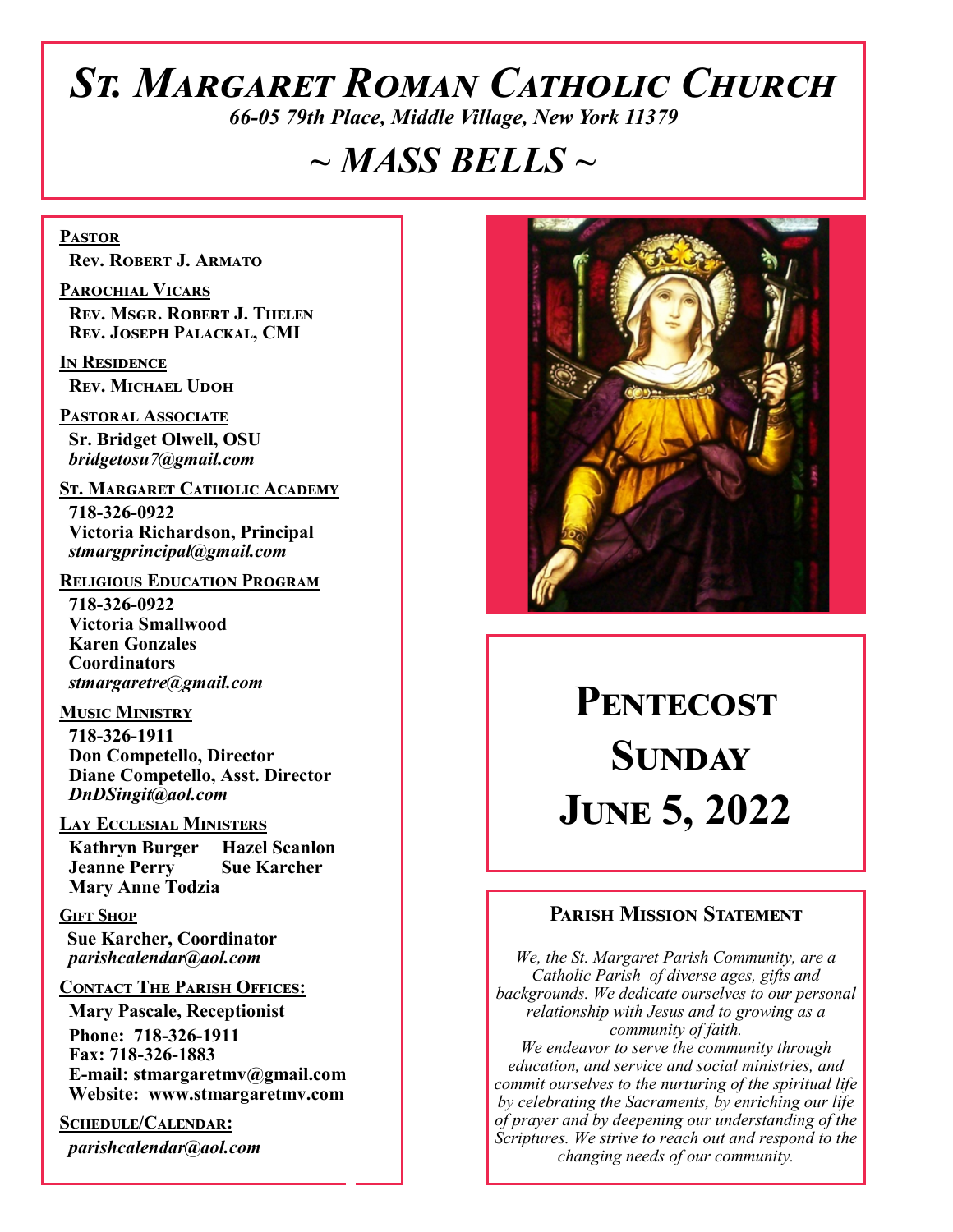## *MASSES FOR THE WEEK*

| SUN. ~ JUNE 5 - PENTECOST SUNDAY<br>8:00<br><b>Adeline Mancuso</b><br>10:00<br>Madeline Sepe/<br><b>NOON</b><br>People of the Parish<br>William & Bella (Tolles) Kunz<br>5:00PM |  |  |
|---------------------------------------------------------------------------------------------------------------------------------------------------------------------------------|--|--|
| MON. ~ JUNE 6 - THE BLESSED VIRGIN MARY,                                                                                                                                        |  |  |
| <b>MOTHER OF THE CHURCH</b><br>Antonino Catalano<br>7:00<br>9:00<br>The O'Sullivan Family                                                                                       |  |  |
| ~ JUNE 7 - WEEKDAY<br>TUE.<br>7:00<br>Joseph Sparacio<br>Marilyn Norducci<br>9:00                                                                                               |  |  |
| WED. ~ JUNE 8 - WEEKDAY<br>7:00<br><b>Mary Russell</b><br><b>Charles Fitzpatrick</b><br>9:00                                                                                    |  |  |
| $\sim$ JUNE 9 - SAINT EPHREM<br>THU.<br>7:00<br>Marilyn Schaeffer<br>Patricia Morelli<br>9:00                                                                                   |  |  |
| FRI.<br>~ JUNE 10 - WEEKDAY<br>7:00<br>Tom Cordero (anniv)<br><b>Grace and Pat Esposito</b><br>9:00                                                                             |  |  |
| ~ JUNE 11 - SAINT BARNABAS<br>SAT.<br>9:00<br><b>Collective: Michael &amp; Mary Columbia/</b><br>Samuel Santo/                                                                  |  |  |
| 11:45<br>Memorial Mass: Josephine O'Rourke,<br>John Stephen Johnson, Gregorio<br>Lorino, Palmira (Polly) Cimino, Mary<br>S. Roccuzzo, Mary Scarola, Kathryn<br>Hummel,          |  |  |
| Andrew & Loretta Campbell<br>5:00PM                                                                                                                                             |  |  |
| ~ JUNE 12 - THE MOST HOLY TRINITY<br>SUN.<br>8:00<br><b>Thomas Mancuso</b><br>10:00<br>Frank Lackner/Hermann Kirmaier/<br>Maria Kirmaier/                                       |  |  |
| <b>NOON</b><br>Steve, Ivica, Jozo, Zupan, Josip and<br>Ivo Vuckovic                                                                                                             |  |  |
| 5:00PM<br>People of the Parish                                                                                                                                                  |  |  |



## **PARISH INFORMATION**

## **Rectory Office Hours**

**Monday - Friday - 9am to Noon and 1pm to 5pm Saturday - 9am to 2pm** *Other times by appointment only.* **Sunday - closed**

**CONFESSIONS** - Saturday, 4:00-4:45 pm.

**NOVENA** to Our Lady of the Miraculous Medal Mondays after the 9 am Mass.

**THE ROSARY AND DIVINE MERCY** devotion are prayed every morning in the church at 8:30 am.

**BAPTISMS** take place on the 1st and 3rd Sunday of each month, at 1:30 pm. Please call the rectory for an appointment and to register your child.

**WEDDINGS MUST** be scheduled at least six (6) months in advance by appointment with a priest or a deacon. Please call the rectory office *BEFORE YOU MAKE ARRANGEMENTS WITH THE CATERING HALL*. For marriage preparation information visit **www.pre-cana.org**.

**ENGLISH CHOIR** rehearses on Wednesdays at 7 pm in the Church. Tenors and baritones needed!

**THE YOUTH CHOIR** rehearses on Wednesdays at 3pm in the Church.

**SENIOR CITIZENS meetings are held every Wednesday at 12 Noon, in the Parish Center.** 

**ALTAR SERVER ASSIGNMENTS HAVE RESUMED. SEE SCHEDULE.**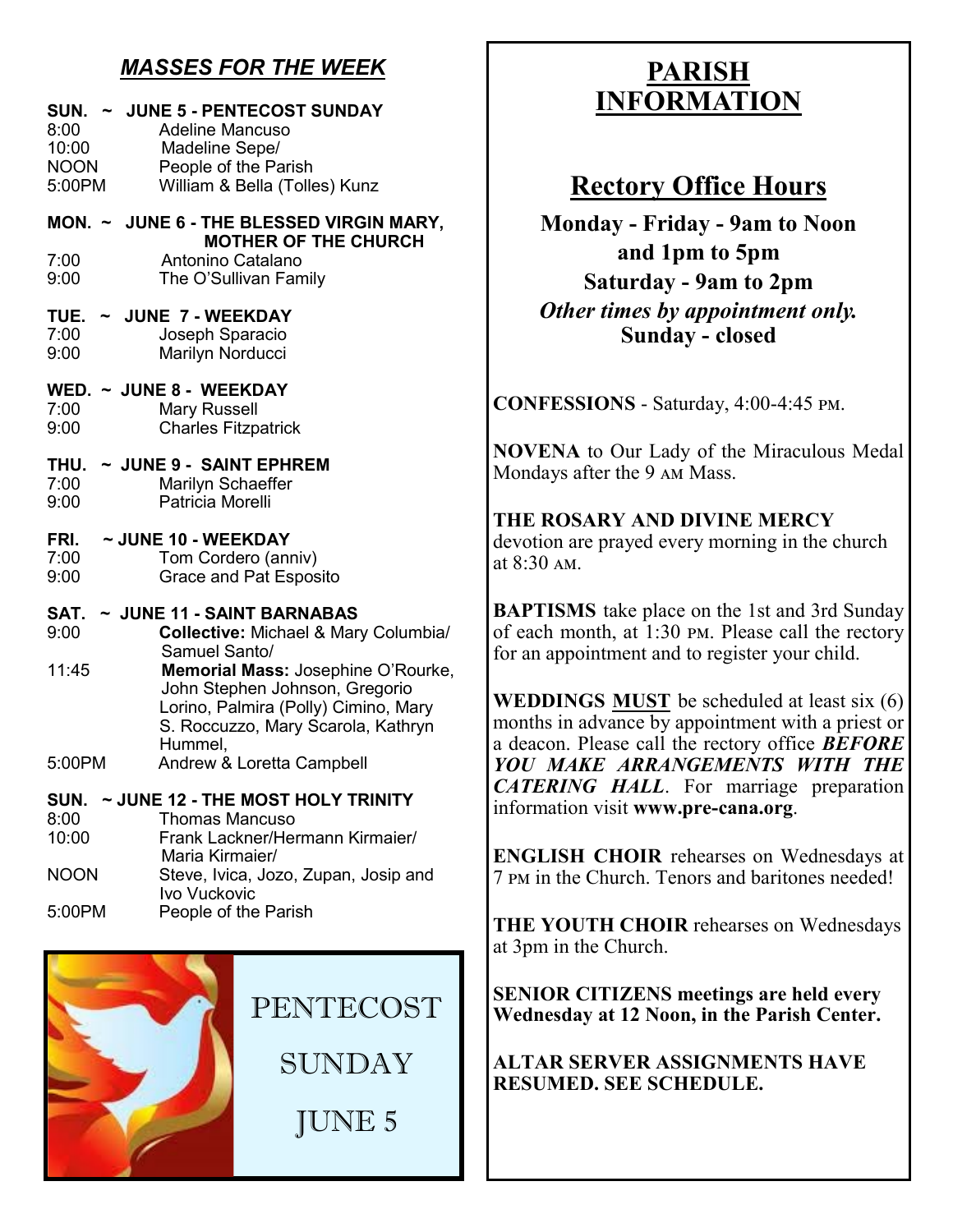# PLEASE PRAY FOR OUR SICK

Linda Frazier, Cari Ann Falk-LoBello, Glen Falk, Ronald Frazier, Robert Sabini, Lee Falk, McKinley Kelleher, Sean Harrison, Justin James Quirke, Elizabeth Ott, Mary Harrison, Gloria Pemaj, Allen McConville, Jack Marchindiondo, The Scaturro Family, Louis Pittelli, James Graff, Immaculate Marge D'Elia, Jim O'Friscoll, Bob Biolsi, The Mojica Family, Msgr. Leonard Badia, Matthew Zender, Anthony Pittelli, Jill Archbold, Fr. Paul Weirichs CP, Hannah Lehman, John Austin Bryzgornia, Dave Kazmier, John Nogiewich, Tim Rooney, Frank Ciccone, Charlie Krzewski, Helga Zender, Deacon John DeBiase, Tom Haubert, John Miller, Cathie Greulich, Carmen Gonzalez, Edward Stoltzenberg, Santos Santiago, William & Patricia Scharach, Bernard Russo, John & Katie Bryzgornia, Eric Velasquez, Joseph Simon, Emma Green, Mary Policke, Donna Stubbs, Heig Allocca, Joyce Seecheeck, The Valasquez Family, Kathryn Hummel, Caroline Martin, Michelle LaBove, Christine Arundel, Jamie Allison, Eileen Hagan, Regina Caridi, Lenny Masone, Lorraine Colon, James Buchanan, Joseph Guecia, Jacob Zane, Joan Grippo, Hazel Scanlon, Ray and Pam Sadler, Carmen Ciulla, Pauline Vella,Dennis Roberts, Louisa Diviney, Daniel Wilson, Marie Breslin, Robert Sukup, Sam Cianciolo, Maria Fava, Jeremiah Harris, Cathy Wilkenson, Maria Cermeli, Frank Marlow, Stephen Crane, Sara Alvarado, Beatrice Sellers,

*The names will remain for 3 months, please call 718-326-1911 and ask for continued prayers.*

## *Prayer Requests*

**Pray for vocations to the Priesthood and Religious Life.**

**Pray for first responders and medical personnel. Pray for the men from our Parish who are serving in the defense of our country:**

> *Lt. Col. Thomas Frohnhoefer Sgt. Robert A. Domenici*

**Pray for peace in Eastern Europe.** *Our Father, Hail Mary, Glory be* 



## *WE RECALL OUR BELOVED DECEASED*

*especially this week:*

## *Lena Caputo, Maryann Lazauskas*

*Eternal rest grant unto them, O Lord, and may perpetual light shine upon them! May their souls and the souls of all the faithful departed, through Thy mercy, rest in peace! Amen!*

## **MEMORIALS THIS WEEK**

## *TABERNACLE LAMP THIS WEEK*

*is lit in memory of Samuel Santo at the request of Father Armato.* 



THE BLESSED VIRGIN MARY, MOTHER OF THE CHURCH JUNE 6

## **TODAY'S READINGS**

*Pentecost Sunday Cycle C - Hymnal # 921* 

> Acts 2:1-11 Psalm 104:1, 24, 29-34 I Corinthians 12:3b-7, 12-13 or Romans 8:8-17 John 20:19-23

## **READINGS FOR THE WEEK**

| Monday:    | Genesis 3:0-15, 20<br>Psalm 87:1-3, 5-7<br>John 19:25-34              |
|------------|-----------------------------------------------------------------------|
| Tuesday:   | I Kings 17:7-16<br>Psalm 4:2-5, 7b-8<br>Matthew 5:13-16               |
| Wednesday: | I Kings 18:20-39<br>Psalm 16:1b-2ab, 4, 5ab, 8, 11<br>Matthew 5:17-19 |
| Thursday:  | I Kings 18:41-46<br>Psalm 65:10-13<br>Matthew 5:20-26                 |
| Friday:    | I Kings 19:9a, 11-16<br>Psalm 27:7-9abc, 13-14<br>Mathew 5:27-32      |
| Saturday:  | Acts 11:21b-26; 12:1-3<br>Psalm $98:1-6$<br>Matthew 5:33-37           |
| Sunday:    | Proverbs $8:22-31$<br>Psalm $8:4-9$<br>Romans 5:1-5                   |

*"Ignorance of Scripture is ignorance of Christ!" ~ St. Jerome*

John 16:12-15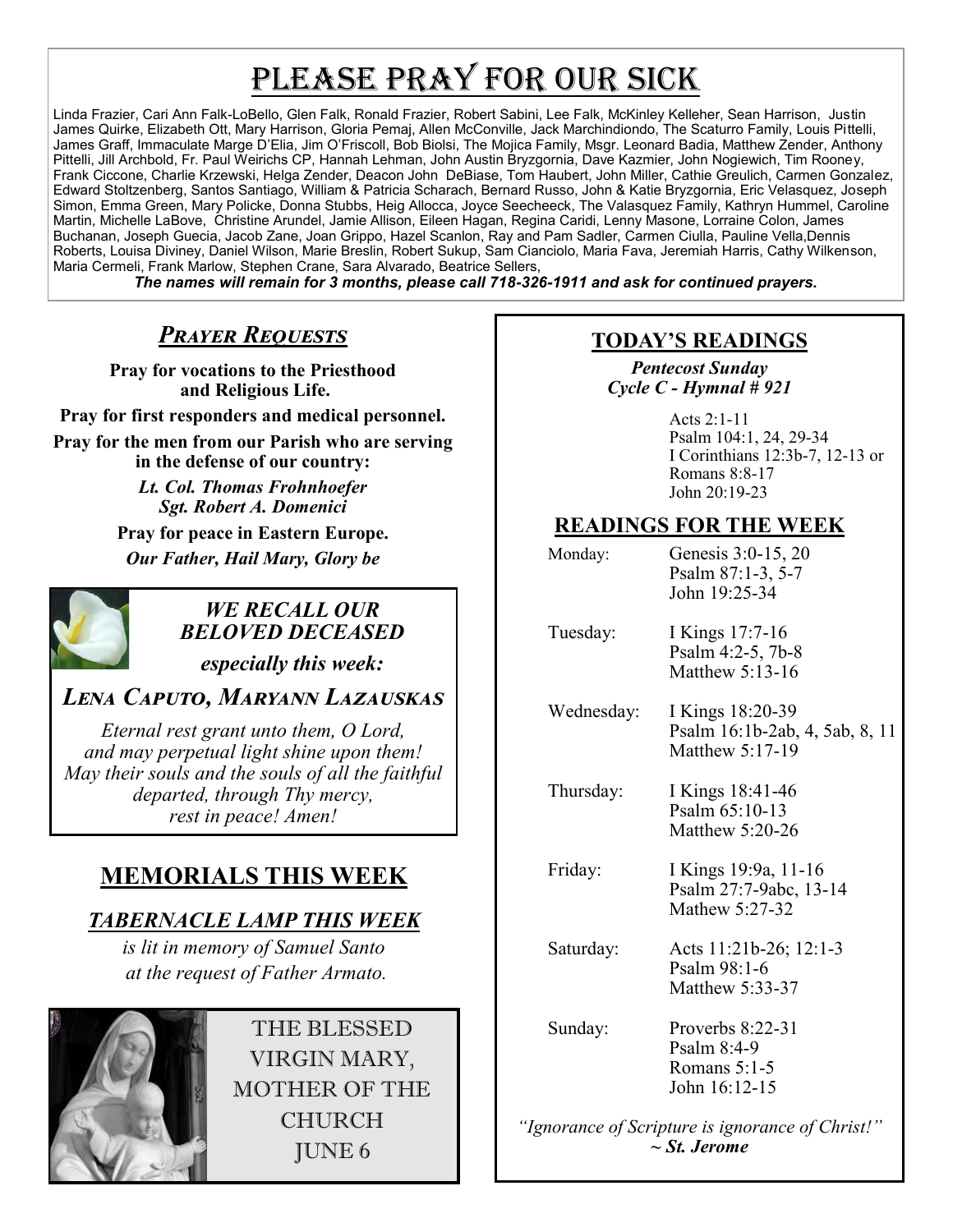### *From the Pastor's Desk:*

## **"The Gift That Keeps on Giving"**

We've come on a relatively long journey from Ash Wednesday through Holy Week and Easter all the way to today's solemnity of Pentecost on which we celebrate the descent of the Holy Spirit upon the Apostles and the birth of the Church. A strange thing is that this same Holy Spirit has not been absent or waiting in the wings to appear on stage until now. Rather, the Spirit has accompanied us every step of the journey, just as He has done every day of our lives since our baptism in which He sealed us as adopted children of God.

The presence of the Spirit can have astoundingly remarkable results, as we see in today's first reading from the Acts of the Apostles. No sooner had they received the Gift, than the Apostles – formerly timid fishermen and businessmen from a backwater area of the Empire – were out proclaiming the Gospel's burning call to repentance and redemption in Christ and were understood perfectly by pilgrims to Jerusalem who had come from the far-flung regions of the Judeo-Roman world. Whether the Apostles were speaking in different languages or they were just understood by the different pilgrims is not quite clear. What is clear, however, is that the message was proclaimed boldly and was understood clearly, received in the language of the heart.

The Holy Spirit continues to work in each and every one of Christ's disciples today. As the same colorless sunlight takes on the various hues and colors of the stained glass as it passes through the windows of the church, so, too, does the Holy Spirit act differently as He enters every disciple, using the various qualities and talents of each of us in furthering the Gospel. No two of us have the exact same set of abilities and qualities, yet the same grace of the one Spirit works in and through us to produce good fruit for the Kingdom of God, as Christ commanded us to do.

It is the Holy Spirit Who brings unity to the Church and joins every member to Christ, our Head, and, through Him, to the Father in Their bond of love. It is the Holy Spirit Who effects each of the Sacraments, making Christ present to His disciples. It is the Spirit Who helps us to understand our relationship with God and what He asks of us, Who helps us to pray and intercedes for us with just the right words that our minds cannot even pronounce, and Who guides and leads us along the straight and narrow path of salvation into the Kingdom of the Father.

Now, the Holy Spirit is not a divine puppet master. Nor is He a coercing law enforcer of the Father's will upon His creatures. We can turn toward the Spirit and allow Him to work in us and through us, or we can ignore and turn away from Him through sin. Freely given, the Gift of the Spirit is a gift to be used for good, not to be wasted, and not to be used as a cover when we avoid Him. The Spirit dwells within us and does not "close shop" and leave when we try to drive Him out of the business of our lives. It is the Holy Spirit Who continually calls us back to holiness and reminds us of what we're missing when we try to live without Him.

It is good to take stock of our lives from time to time, to see what talents and gifts we have received from God along with if and how we use them in His service. How aware are we of the presence of His Spirit? How often do we pray to the Holy Spirit just as we might pray to Christ or our Lady or our favorite saints? How often do we ask trustingly for His power and wisdom and strength to live the life of a disciple of Christ or to get us through a particular difficulty? If we haven't done so in a while, perhaps it's high time that we do so today.

Let us turn once more to the Holy Spirit, the Gift that keeps on giving, that we may hear Him speaking in the language of our own heart and respond in faith!

*~ Fr. Armato*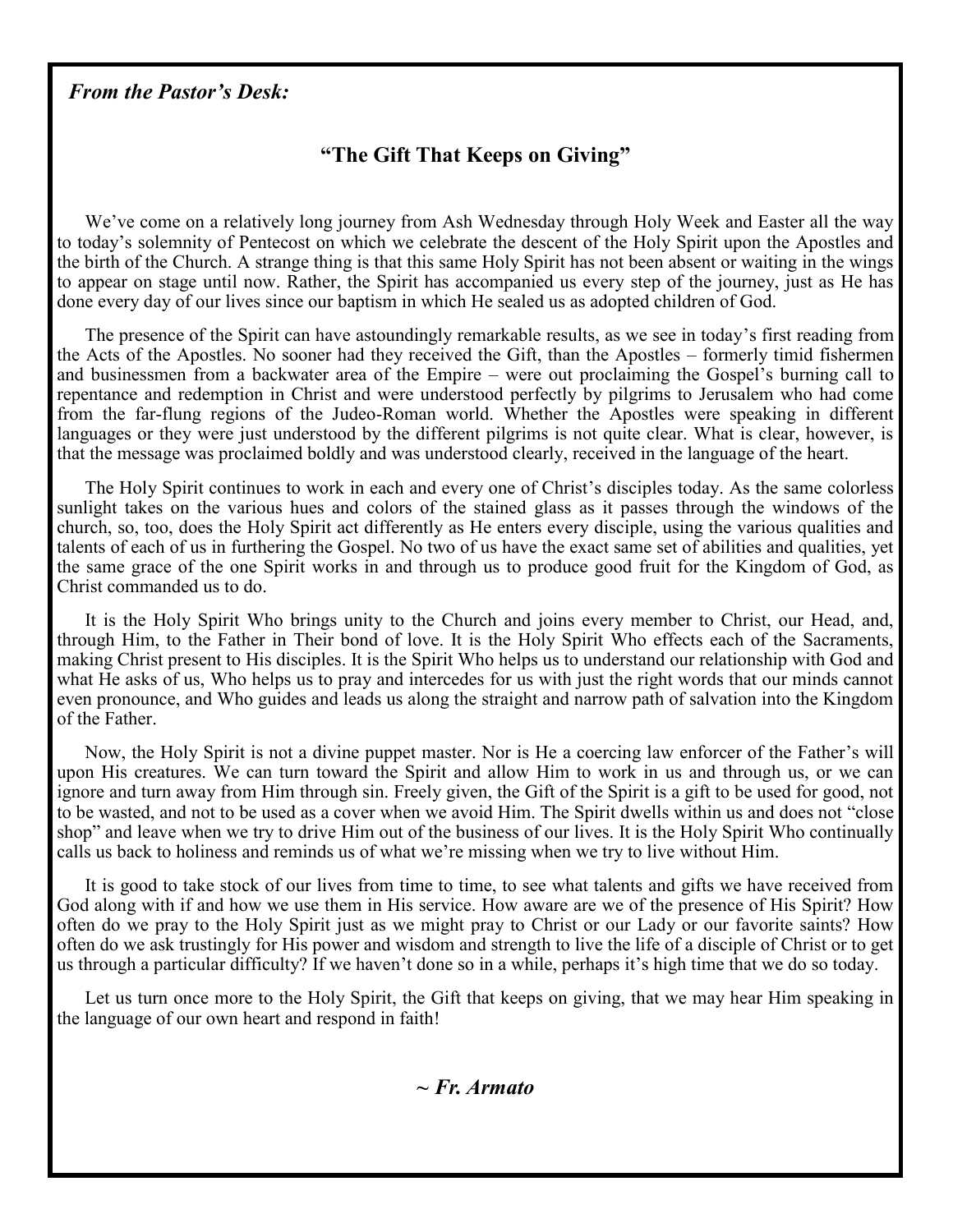## **BOILER PROJECT UPDATES**

The bills for the temporary boiler having been paid, the special second collections have ended. The need for your regular support remains, though, as estimates for removing and replacing the old boilers are running in excess of \$450,000. We hope to begin work once the school year has ended. Substantial financing and fundraising will be required.

## **EUCHARISTIC ADORATION**

 We hold a holy hour of Eucharistic Adoration consisting of Exposition and Benediction of the Most Blessed Sacrament, Rosary, litany, scriptural reading, and time for quiet, personal prayer from 9:30 until 10:30 am on the first Saturday of each month.

#### **The next holy hour is Saturday, July 2.**

 Come and spend some quality time with the Lord!

## **ANNUAL CATHOLIC APPEAL '22**

 Thanks to those families who have gotten us off to a *great* start for this year's ACA campaign with **107 pledges** totaling **\$51,180, 67.3%** [*recording error last week*] **of the way toward our goal of \$76,014!**  A fair-share donation is just \$150 from each family, but, as always, whatever your means allow is most appreciated. Pledges can be paid out in lump sum or installments until the end of the year.

 Envelopes are available on the radiators for you to make a pledge. You also can *pledge on-line at:*

#### **annualcatholicappeal.org**



## **PRAYERS FOR UKRAINE**

 Continue to pray the Rosary for peace in Ukraine. May our Lady of Vladimir, Queen of Peace, intercede for her children!

## **THE ST. VINCENT dePAUL FOOD PANTRY**



 is located in the Convent 66-25 79th Place

#### The Pantry is open every **WEDNESDAY AND SATURDAY from 10:00am to 12:00Noon**

The Food Pantry is in need of cooking oil, mayo, catsup, ground coffee (no decaf), bottled juice and tuna. As always, we are asking for **grocery store gift cards,** which can be placed in the rectory office mail slot.

Again, we thank you for your continued support!

#### **MONTHLY MEMORIAL MASS**

 A memorial Mass with music is celebrated each month for the repose of the souls of those who were buried from our church during the preceding month.

 Families who wish to have an annual or "month's mind" Mass offered for a loved one can join in the monthly celebration. Contact the Rectory, **718-326- 1911,** to make the arrangements.

 **The next memorial Mass will be celebrated on Saturday, June 11, at 11:45am. See listing on page 2 of this bulletin.** 

## **CHURCH OPEN HOURS**

 The church remains open for private prayer: Monday-Friday, 6:30am to 12:00 Noon; Saturday, 8:30am to 6:00pm; Sunday, 7:20am to 6:00pm. Come and spend some quality time with the Lord before or after Mass or during the day.

#### *Please observe these common sense rules for your safety and that of others:*

~ Do NOT enter the church, if you are feeling sick.

 $\sim$  The Church's teachings do NOT prohibit getting inoculated; instead, it is encouraged.

 $\sim$  Receive Communion in the hand.

 ~ Do NOT leave anything (*The Tablet*, bulletins, water bottles, etc.) behind you when you depart from the church after Mass.